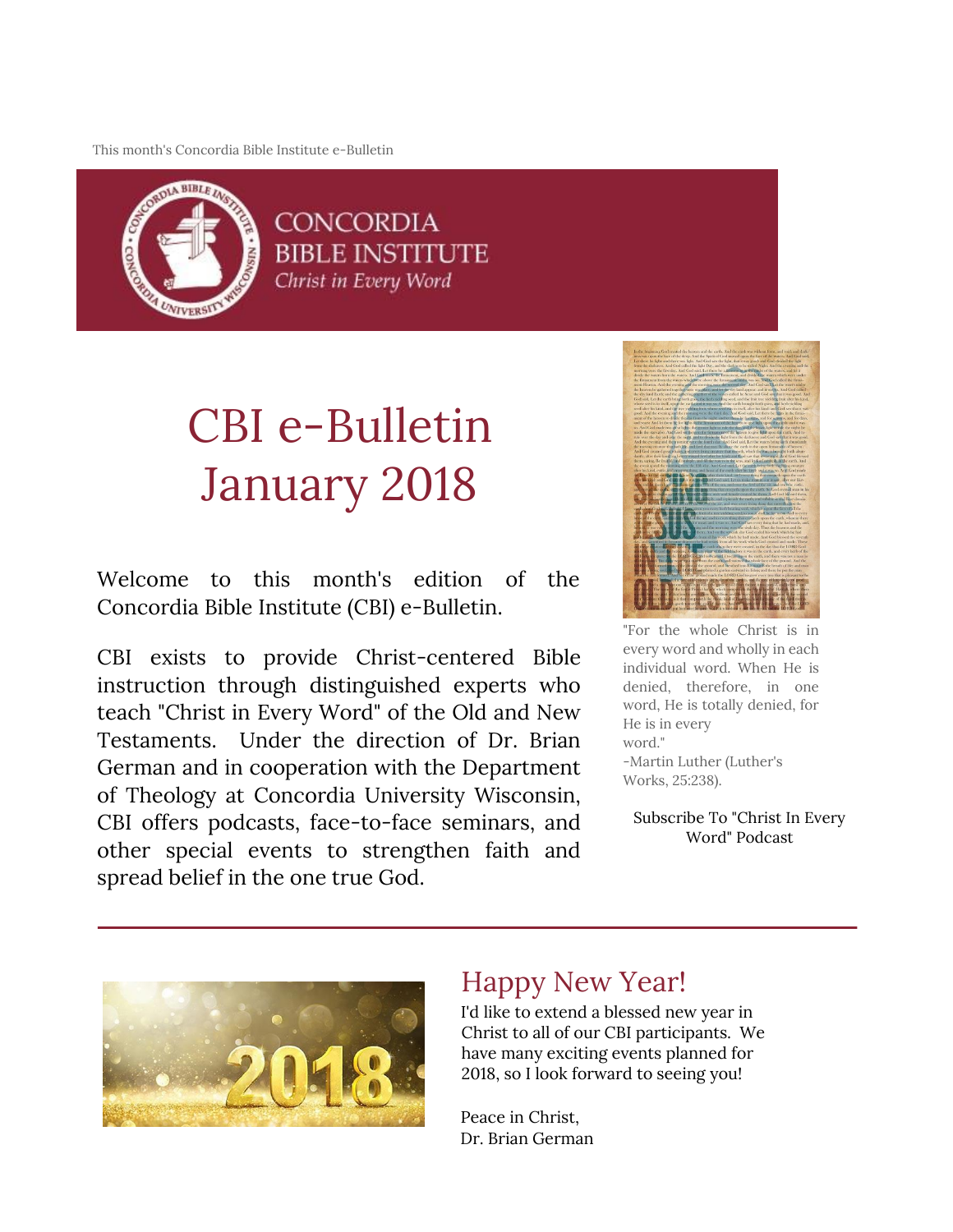

# The Circumcision of Jesus

It's around this time of the year, right when we hang up a fresh calendar, that the church remembers the circumcision of Jesus. Have you ever wondered about it? In just one verse Luke tells us that "at the end of eight days, when he was circumcised, he was called Jesus, the name given by the angel before he was conceived in the womb" (Lk. 2:21). While it may seem a bit passé for us, this event is actually loaded with significance for what it means to be the Christ-child…

First, you'll notice that our Lord is circumcised on the eighth day. Far more than just a matter of "playing by the rules" (see Gen. 17:12, where God instructs Abraham to circumcise males on the eighth day), the eighth day also marks the first day of a new week. It points to a new day, brought about by the one who has come to give us new mercies every morning. It would also be the day of this baby's resurrection from the dead in order to give us new life.

You'll also notice that it was at our Lord's circumcision that "he was called Jesus, the name given by the angel…." Just as the act of circumcision was closely connected with the giving of our Savior's name ("Jesus"), so also are we given a new name when we are baptized into him, "a circumcision," Paul calls it, "made without hands" (Col. 2:11).

Finally, circumcision, of course, involves the removal of the foreskin, something that the Bible associates with sin and death (see Col. 2:13). This special event not only represents what the Christ-child has come to do for us, but also marks the manner in which he would accomplish it: our Lord's circumcision is *the first time he sheds his blood for us*. This child was born to be cut off by his Father so that we might be brought near as dear children.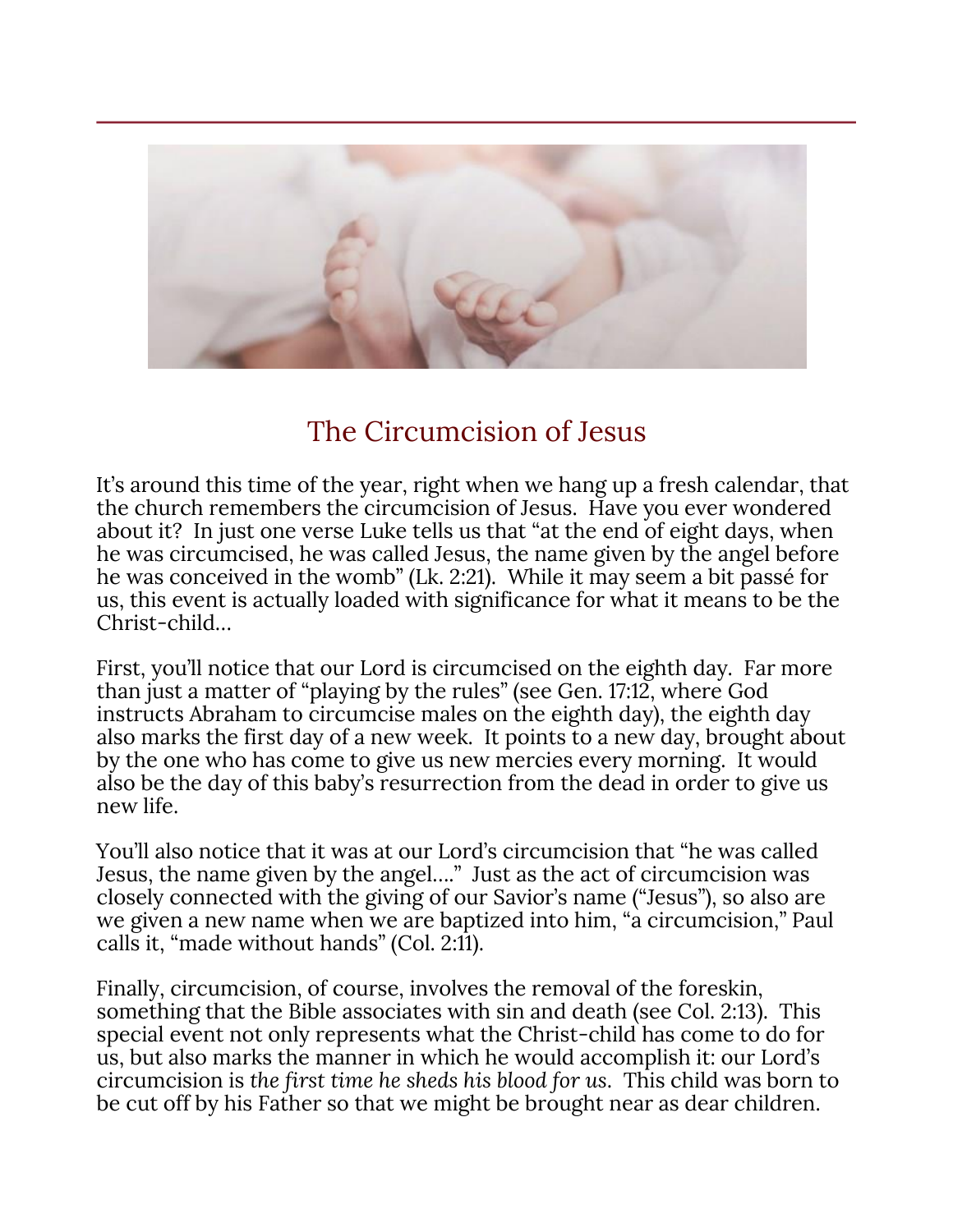As we begin another new year, then, let us keep our eyes fixed on the one who has come to make all things new (Rev. 21:5), including you and me. With that in mind, it's a happy new year indeed!

Dr. Brian German

## Read the Bible in a Year

Looking to add to your devotions this year? Or simply want to accomplish the goal of reading the Bible in a year? Follow along with the calendar below! A new calendar will be sent in each newsletter.

\*December 31 started in Mark 1, so feel free to read that in addition to the readings on January 1.

| Kanton yezhoù yezhoù<br>BETHE THE THE<br><b>WARNER</b><br>PARK TO PARK TO PARK |                           |                                      |                                      |                           |                           |                            |
|--------------------------------------------------------------------------------|---------------------------|--------------------------------------|--------------------------------------|---------------------------|---------------------------|----------------------------|
| <b>Sunday</b>                                                                  | <b>Monday</b>             | <b>Tuesday</b>                       | Wednesday                            | <b>Thursday</b>           | <b>Friday</b>             | Saturday                   |
|                                                                                |                           | $\overline{2}$                       | 3                                    | $\overline{\bf 4}$        | $\overline{5}$            | 6                          |
|                                                                                | Luke 1:68-79<br>Mark 2    | Psalm 30<br>Mark 3                   | Psalm 31<br>Mark 4                   | Psalm 32<br>Mark 5        | Psalm 33<br>Mark 6        | Psalm 34<br>Mark 7         |
|                                                                                | 8                         | 9                                    | 10                                   | 11                        | 12                        | 13                         |
| Psalm 35<br>Mark 8                                                             | Psalm 36<br>Mark 9        | Psalm 37<br>Mark 10                  | Psalm 38<br>Mark 11                  | Psalm 39<br>Mark 12       | Psalm 40<br>Mark 13       | Psalm 41<br>Mark 14        |
| 14                                                                             | 15                        | 16                                   | 17                                   | 18                        | 19                        | 20                         |
| Psalm 42<br>Mark 15-16                                                         | Psalm 43<br>Genesis 1-3   | Psalm 44<br>Genesis 4-6              | Psalm 45<br>Genesis 7-9              | Psalm 46<br>Genesis 10-12 | Psalm 47<br>Genesis 13-15 | Psalm 48<br>Genesis 16-18  |
| 21                                                                             | 22                        | 23                                   | 24                                   | 25                        | 26                        | 27                         |
| Psalm 49<br>Genesis 19-21                                                      | Psalm 50<br>Genesis 22-24 | Psalm <sub>51</sub><br>Genesis 25-27 | Psalm <sub>52</sub><br>Genesis 28-30 | Psalm 53<br>Genesis 31-33 | Psalm 54<br>Genesis 34-36 | Psalm 55<br>Genesis 37-39※ |
| 28                                                                             | 29                        | 30                                   | 31                                   |                           |                           |                            |
| Psalm 56<br>Genesis 40-42                                                      | Psalm 57<br>Genesis 43-45 | Psalm 58<br>Genesis 46-48            | Luke 1:68-79<br>Genesis 49-50        |                           |                           |                            |